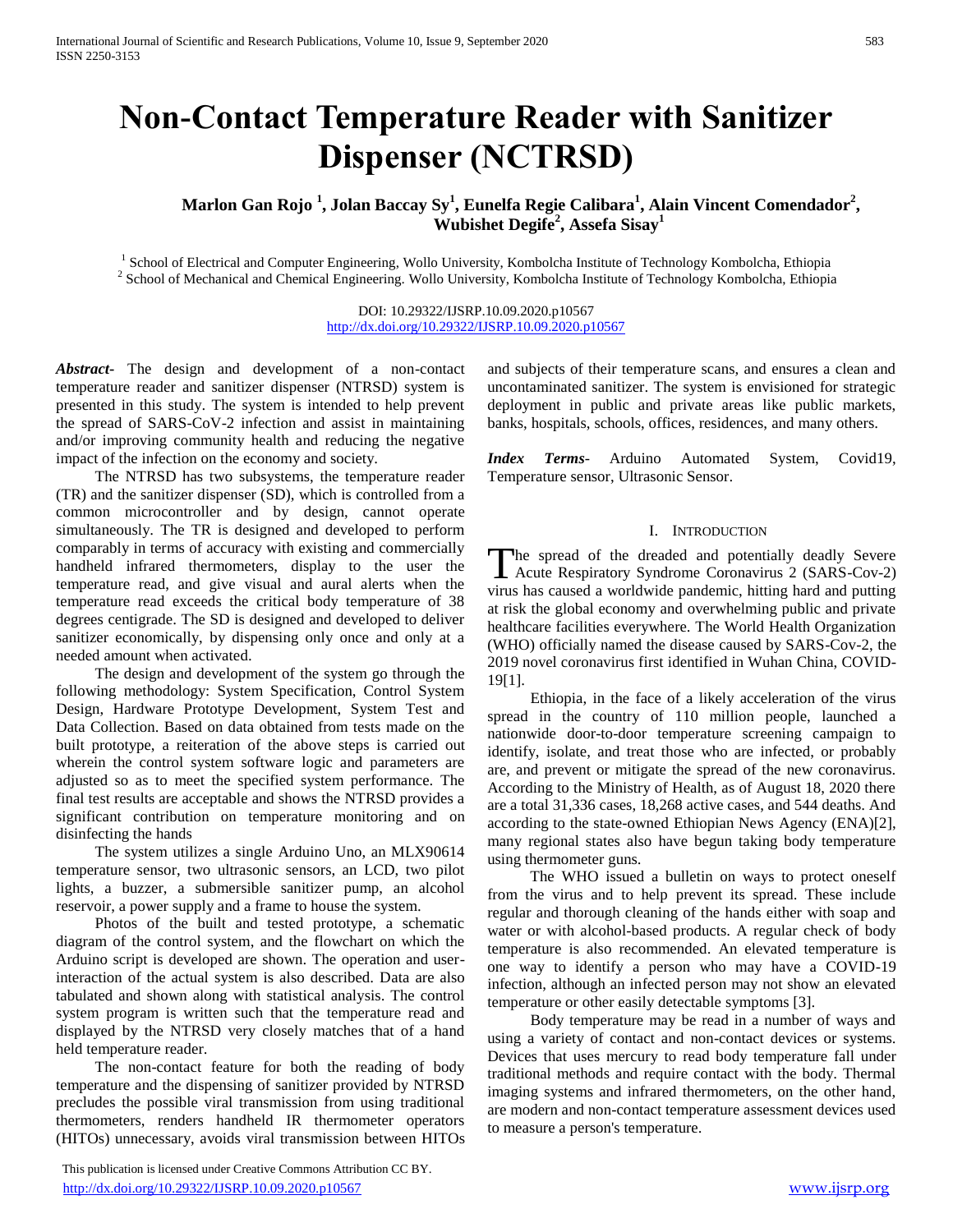To provide accurate contact measurement, the testing object and the sensor must be in thermal equilibrium which can lead to longer response times and reading inaccuracies offset by ambient temperature. On the other hand, non-contact measurement using infra-red radiation provides quick and accurate temperature data and without requiring direct touch.

 A benefit of thermal imaging systems is that the medical personnel who handles the thermal imaging system is not required to be physically close to the person being evaluated. In fact, the person who handles the thermal imaging system could be in a different area or room, The thermal imaging system may measure surface skin temperature faster than the typical forehead or oral (mouth) thermometers, all of which require the handler a close distance or physical contact with the person being evaluated. Scientific studies show that, when used correctly, thermal imaging systems generally measure surface skin temperature accurately.

The person who handles a thermal imaging system is trained and follow all manufacturer instructions to make sure the system is set up properly and located where it can measure surface skin temperature accurately[4]. The trained personnel also needs to properly prepare the person being evaluated. An inaccurate temperature reading, a false negative, may put other people at risk. The effectiveness of temperature checks depends on the device and conditions under which it is used [5].

 From the study of G. Marques and R. Pitarma, a web application is designed to access and monitor the collected data and provide the history of the temperature evolution. The results obtained are promising, representing a significant contribution to infrared temperature monitoring systems base [6]. Another study on Infrared temperature measurement module for the measurement of body temperature, the measurement of the traditional contact thermometer is avoided; it is particularly suitable for measuring body temperature for infants and young children. The measured temperature is displayed through the LCD module; it has a voice broadcast function that can be used by a man of poor eyesight[7]

 In recent years, non-contact measurement methods have been used for numerous applications such as medical, environmental monitoring, home automation, automotive electronics, aerospace and military applications.[8]

## II. METHODOLOGY

 The development of the Non-Contact Temperature Reader with Sanitizer Dispenser follows a four-part methodology: formulation of the required design based on sensor behavior, operational, manufacturing and economic requirements; design, modeling, and simulation of the micro-controller-based control system; Non-Contact Temperature Reader with Sanitizer Dispenser, hardware prototype development; and system test and data collection.

## *1. System Requirements*

 Ethiopia ministry of health encourage every company to check the temperature of every worker leaving and entering the premises to find those who have a fever and be brought to designated quarantine area and to install alcohol dispenser to sanitize workers hands on entering the work premises. The system is designed to help meet these requirements. The control system components are to be selected so that they are the cheapest possible or can be sourced from junk materials. The frame or housing of the Non-Contact Temperature Sensor with Sanitizer Dispenser system should be able to use any locally available materials and could be built in any way, provided that it meets the requirement that is also movable. The code for the micro-controller should be written so that it can easily be modified to suit the actual components used and make the temperature reading and alcohol dispensing system respond

## *2. Control System Design*

The design of the control system is illustrated by way of the NCTRSD schematic diagram



**Figure-1: NCTRSD Schematic Diagram**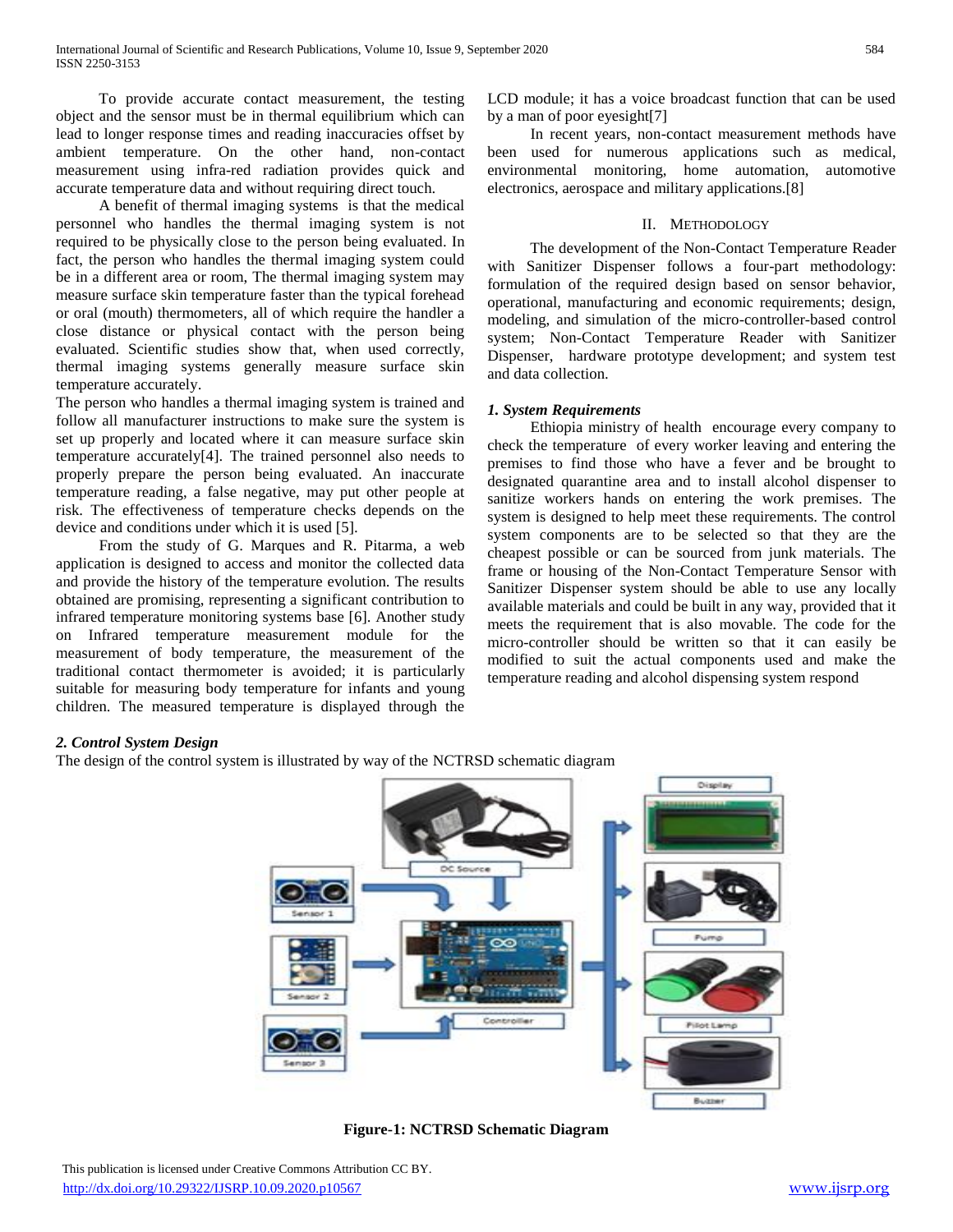International Journal of Scientific and Research Publications, Volume 10, Issue 9, September 2020 585 ISSN 2250-3153

## *3. Control System Software Modeling and Simulation*



**Figure-2: NCTRSD Control System Model**

## **Hardware Model Parts List:**

Main Components:

- 1. Arduino Uno: The Arduino Uno is microcontroller board based on the Microchip ATmega328P microcontroller that controls the Input (ultrasonic and temperature Sensor) and output (Motor Pump and LCD)
- 2. Temperature Sensor (MLX90614): The MLX90614 is an infrared thermometer for non-contact temperature measurements. Both the IR sensitive thermopile detector chip and the signal conditioning ASIC are integrated in the same TO-39 can. Integrated into the MLX90614 are a low noise amplifier, 17-bit ADC and powerful DSP unit thus achieving high accuracy and resolution of the thermometer. A non- contact infrared sensor thermometer is useful for measuring temperature under circumstance where thermocouple or other probe type sensors cannot be used or do not produce accurate data for a variety of reasons[8].
- 3. Ultrasonic Sensor: is a device that can measure the distance to an object by using sound waves. It measure distance by sending out a sound wave at a specific frequency and listening for that sound wave to bounce back.
- 4. Submersible Motor Pump: It is electric pump that is fully submerged in alcohol and it does not require a lot of energy to dispense alcohol
- 5. Liquid Crystal Display (LCD): is an electronic display module that uses liquid crystal to produce a visible image and in this paper it display the Temperature of the user.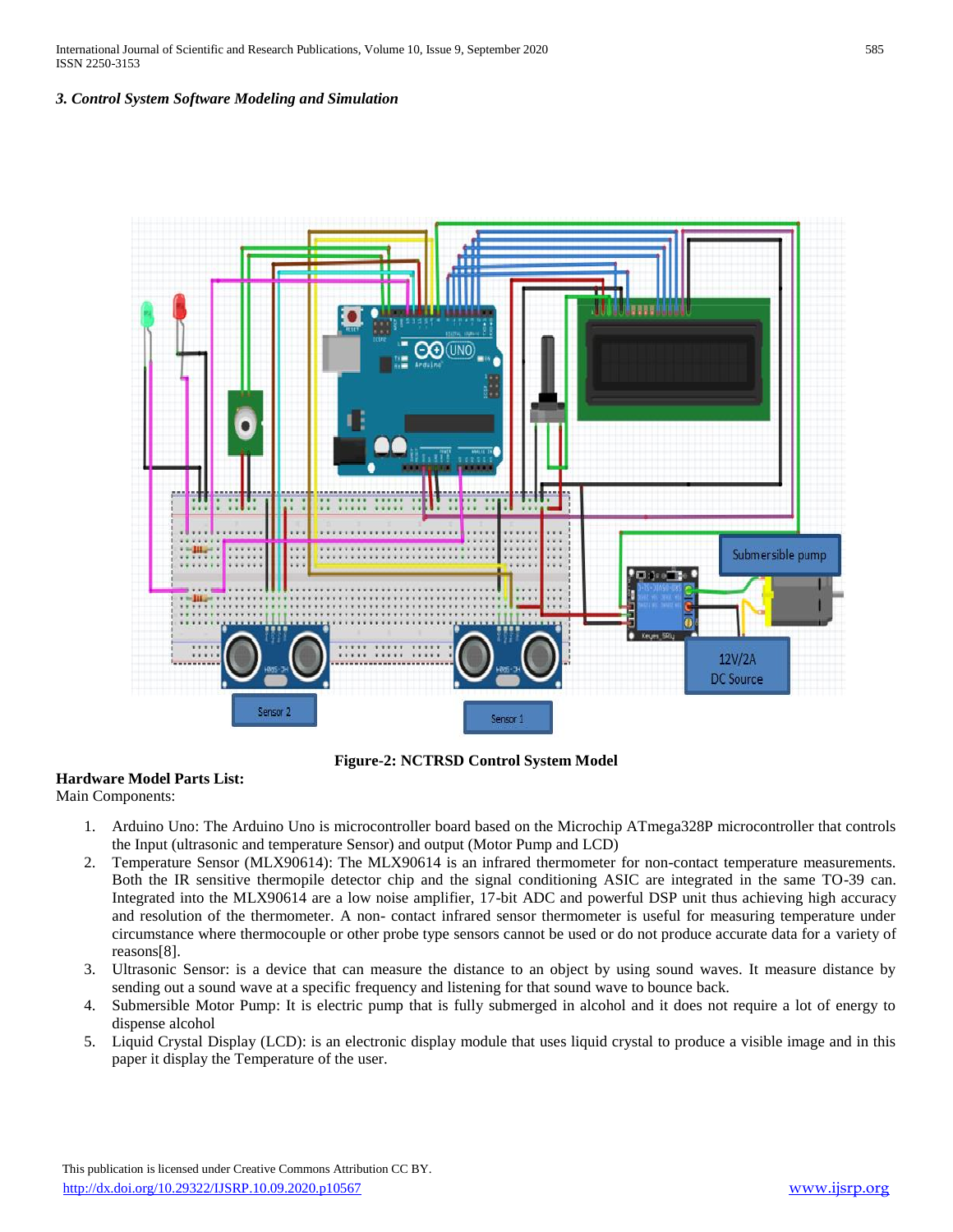International Journal of Scientific and Research Publications, Volume 10, Issue 9, September 2020 586 ISSN 2250-3153

#### **Flowchart**

The Arduino Uno script is based on the flowchart shown in figure 4.



## **Figure- 4: Process Flowchart**

# *C.* NCTRSD *Hardware Prototype Development*

 The development of the Non-Contact Temperature Reader with Sanitizer Dispenser hardware prototype is as shown in Fig. 5 with its components.



**Figure-5: Control System Prototype Implementation**

 This publication is licensed under Creative Commons Attribution CC BY. <http://dx.doi.org/10.29322/IJSRP.10.09.2020.p10567> [www.ijsrp.org](http://ijsrp.org/)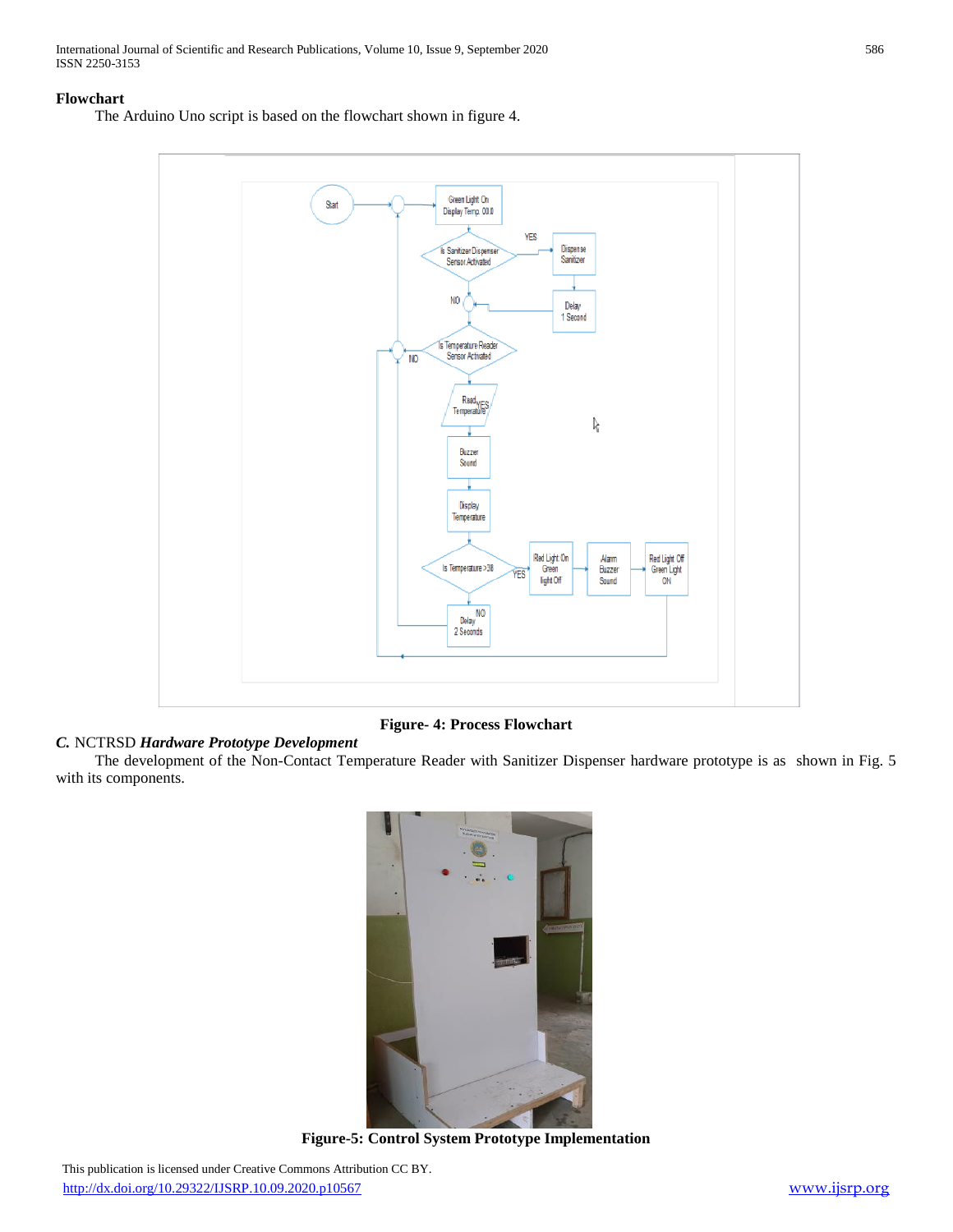





**Figure- 6b: NCTRSD Frame Dimension**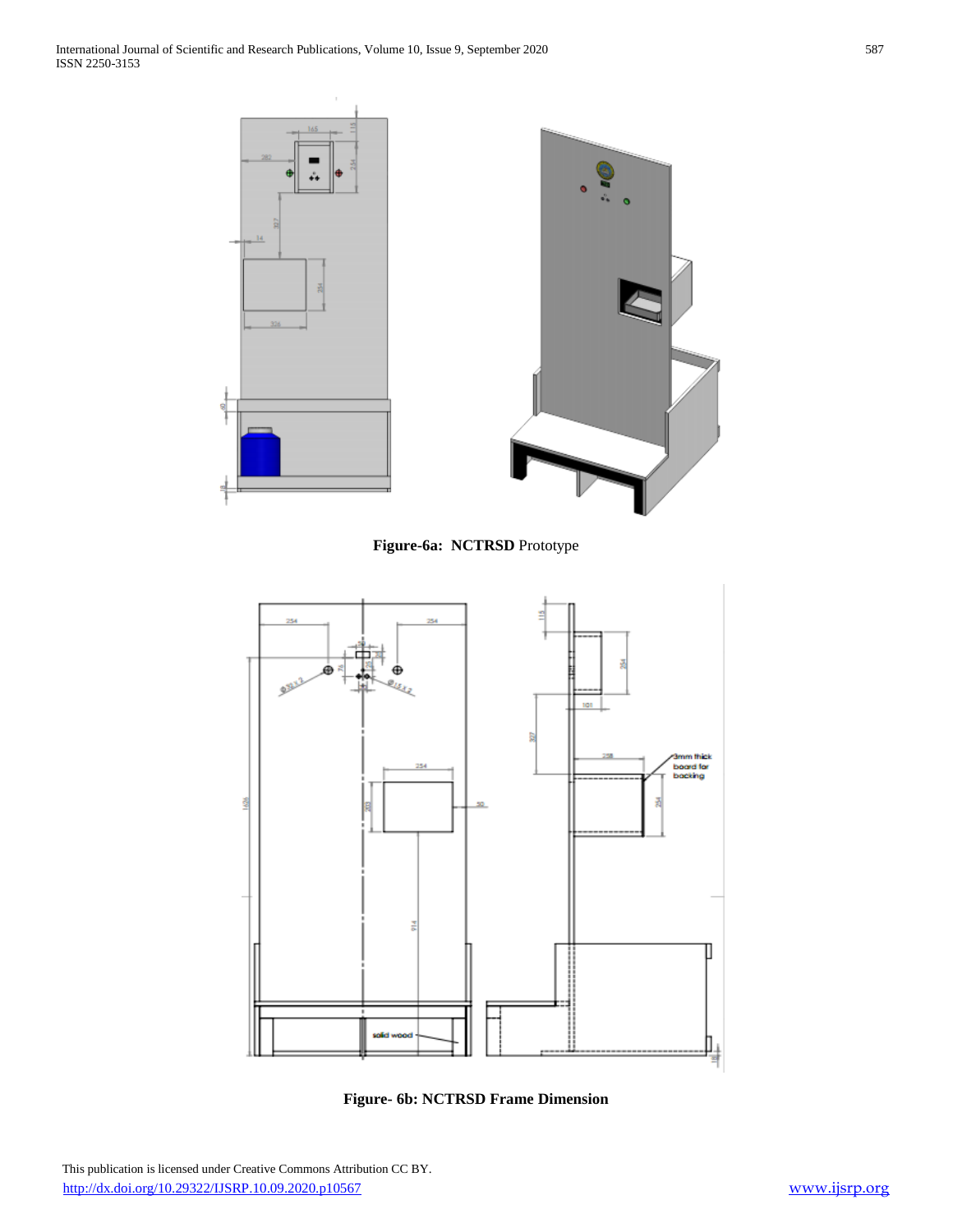

F**igure-6C: NCTRSD** Frame Parts Dimensions

# *E. System Tests and Data Collection*

Throughout the number of iterations undertaken in the development of the NCTRSD, from hardware prototype, a series of similar tests are conducted. There are 7 test cases on the system as follows.

- User Approach Sensor 1- The User will put his/her hand in the hand sanitizer box and the sensor 1 will be activated than it will dispensed after that he can go to temperature sensor.
- User Approach Sensor 2-The user approached the sensor 2 within a distance of 20 cm, than the sensor 2 will read the temperature and the LCD will display the reading.
- User Approach sensor 1 and do again in sensor 1(Sensor 1 dispensing)- The user approach sensor 1 and it dispense while the user hand not removed the machine will not dispense but if the user hand he remove in the dispensing machine and return the machine will dispense.
- User Approach sensor 2 and do again in sensor 2( Sensor 2 Reading )- The user approach sensor 2 , the reading will be displayed and if the user move away in at least one(1) meter from sensor 2 and he return in same sensor than the reading will be display again.
- User Approaches Sensor 1 and another User Approaches Sensor 2 at the same time Once a sensor is activated the other is waiting.
- User Approaches Sensor 2 and another User Approaches Section 1 at same time- Once a sensor is activated the other is waiting.

## III. RESULTS AND DISCUSSION

Tests Conducted and Results

The tests conducted and the results for 1 Control System Hardware Model Tests and 2 NCTRSD Prototype Tests are all similar. And also test conducted in different time in a day to determine the system reliability in different environment and compare to the result obtain in manufactured handheld temperature reader. The results are summarized as shown in Table 1.

## **Table-I: Summary of System Responses under the Different Test Cases**

| <b>Test Case</b> | <b>System Description</b>                              | Control System Hardware   NCTRSD Prototype |         |
|------------------|--------------------------------------------------------|--------------------------------------------|---------|
|                  |                                                        | Model                                      |         |
|                  | User Approach Sensor 1                                 | Correct                                    | Correct |
|                  | User Approach Sensor 2                                 | Correct                                    | Correct |
|                  | User Approach sensor 1 and do again in $\vert$ Correct |                                            | Correct |
|                  | sensor 1(Sensor 1 dispensing)                          |                                            |         |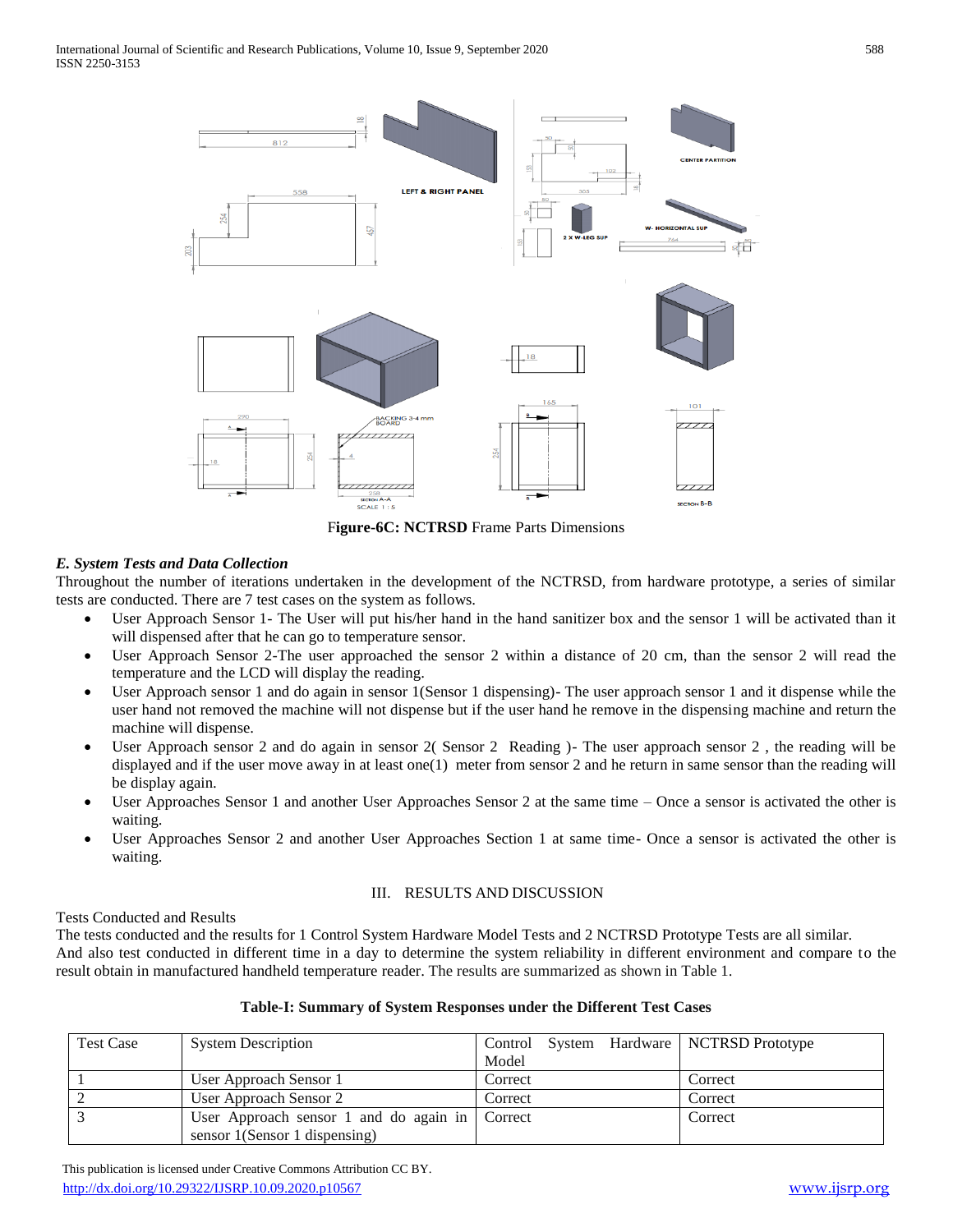| User Approach sensor 2 and do again in $\vert$ Correct                                      | Correct |  |
|---------------------------------------------------------------------------------------------|---------|--|
| sensor 2(Sensor 2 Reading)                                                                  |         |  |
| User Approaches Sensor 1 and another User   Correct<br>Approaches Sensor 2 at the same time | Correct |  |
| User Approaches Sensor 2 and another User   Correct<br>Approaches Section 1 at same time    | Correct |  |

**Table-2: Summary of System Responses under different time (Environment)** 

|                         | TIME[L] | <b>TEMPIXI</b> | HHM  | NCTRSDM     |
|-------------------------|---------|----------------|------|-------------|
| 1                       | 7:00    | 1              | 36.5 | <u>36.4</u> |
| $\overline{2}$          | 7:05    | 2              | 36   | 36.1        |
| $\overline{\mathbf{3}}$ | 7:08    | 3              | 35.8 | 35.6        |
| 4                       | 7:15    | 4              | 36.1 | 36.1        |
| 5                       | 7;30    | 5              | 36   | 36          |
| 6                       | 7:31    | 6              | 36.3 | 36.2        |
| 7                       | 8:00    | 7              | 36.2 | 36.1        |
| 8                       | 8:05    | 8              | 36.5 | 36.6        |
| $\overline{9}$          | 8:07    | 9              | 36   | 36          |
| 10                      | 12:10   | 10             | 36.2 | 36.1        |
| 11                      | 12:30   | 11             | 36.6 | 36.5        |
| 12                      | 1:30    | 12             | 36.8 | 36.6        |
| 13                      | 1:35    | 13             | 36.3 | 36.3        |
| 14                      | 1:38    | 14             | 36.2 | 36.2        |
| 15                      | 1:40    | 15             | 36.5 | 36.5        |
| 16                      | 1:50    | 16             | 36.6 | 36.5        |
| 17                      | 1:55    | 17             | 36.2 | 36.3        |
| <b>18</b>               | 4:30    | 18             | 36   | 35.8        |
| 19                      | 4:50    | 19             | 36.8 | 36.8        |
| 20                      | 5:10    | 20             | 36.2 | 36.1        |

**Time (L) - Respondent Testing Time** 

**TEMP(x) - X-axis for Number of Respondents on data collection.** 

**HH(y) - Y Axis which is the measurement of the user in Hand Held Temperature Reader** 

**NCTRSD- is the prototype system being test .** 

**From the graph 1 as shown below it's clearly shows that the reading in handheld device is almost similar in the NCTSD Prototype.**

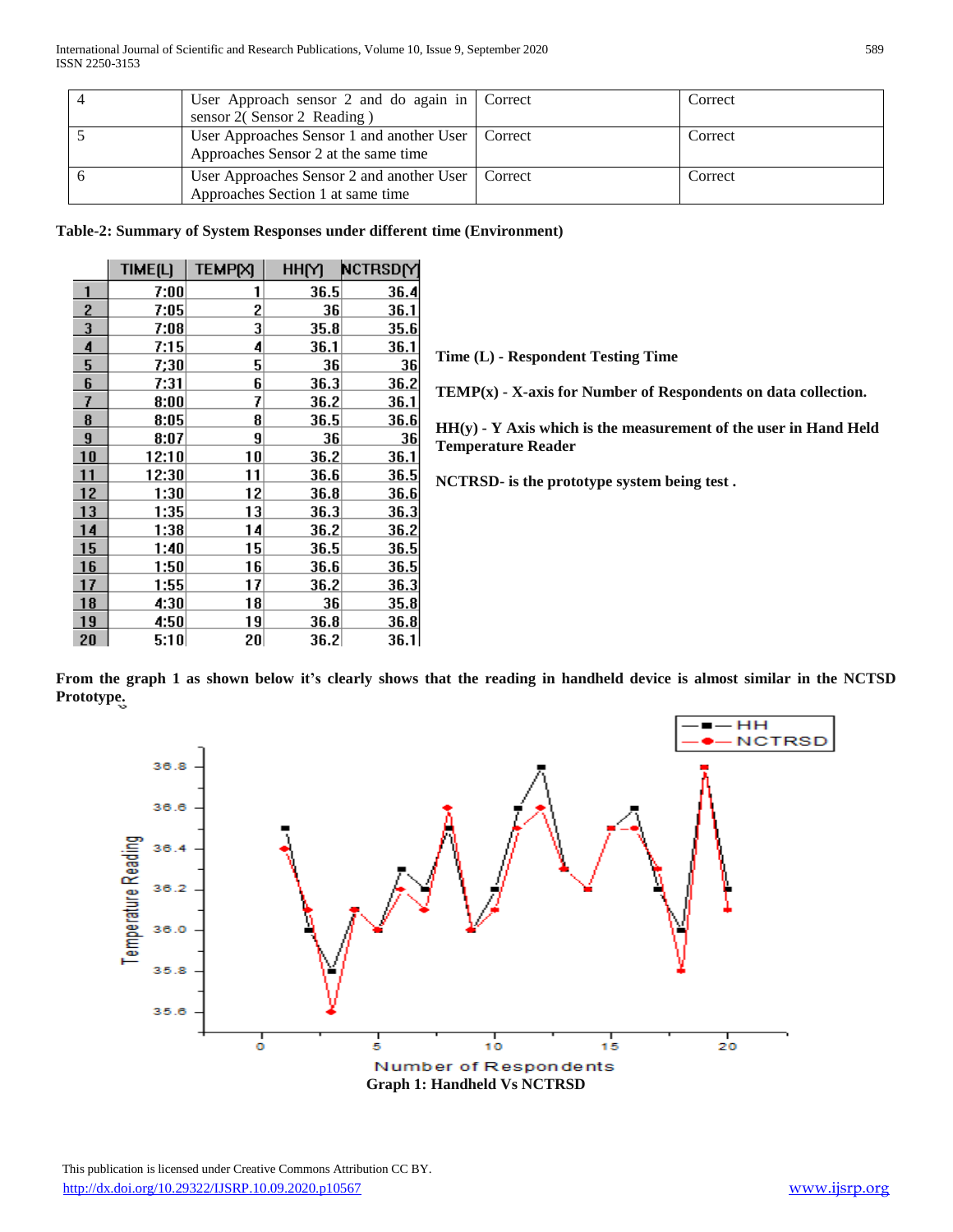**Table 3: Analysis from the reading of two different devices to twenty despondent .**

|                | Col(HH) => Col(NCTRSD) |         |              |              |        |        |              |        |                |
|----------------|------------------------|---------|--------------|--------------|--------|--------|--------------|--------|----------------|
|                |                        |         |              |              |        |        |              |        |                |
|                | Row(X)                 | Mean(Y) | sd(yEr±)     | se(yEr±)     | Min(Y) | Max(Y) | Range(Y)     | Sum(Y) | N              |
|                |                        | 36.45   | 0.07071      | 0.05         | 36.4   | 36.5   | 0.1          | 72.9   | 2              |
| $\overline{2}$ |                        | 36.05   | 0.07071      | 0.05         | 36     | 36.1   | 0.1          | 72.1   | 2              |
| 3              | 3                      | 35.7    | 0.14142      | 0.1          | 35.6   | 35.8   | 0.2          | 71.4   | 2              |
|                |                        | 36.1    | 0            | $\mathbf 0$  | 36.1   | 36.1   | $\mathbf 0$  | 72.2   | 2              |
| 5              | 5                      | 36      | $\mathbf{0}$ | $\mathbf{0}$ | 36     | 36     | $\mathbf{0}$ | 72     | 2              |
| 6              | 6                      | 36.25   | 0.07071      | 0.05         | 36.2   | 36.3   | 0.1          | 72.5   | 2              |
|                |                        | 36.15   | 0.07071      | 0.05         | 36.1   | 36.2   | 0.1          | 72.3   | 2              |
| 8              | 8                      | 36.55   | 0.07071      | 0.05         | 36.5   | 36.6   | 0.1          | 73.1   | 2              |
| 9              | 9                      | 36      | 0            | 0            | 36     | 36     | 0            | 72     | 2              |
| 10             | 10                     | 36.15   | 0.07071      | 0.05         | 36.1   | 36.2   | 0.1          | 72.3   | 2              |
| 11             | 11                     | 36.55   | 0.07071      | 0.05         | 36.5   | 36.6   | 0.1          | 73.1   | $\overline{2}$ |
| 12             | 12                     | 36.7    | 0.14142      | 0.1          | 36.6   | 36.8   | 0.2          | 73.4   | 2              |
| 13             | 13                     | 36.3    | $\mathbf{0}$ | $\mathbf 0$  | 36.3   | 36.3   | 0            | 72.6   | $\overline{2}$ |
| 14             | 14                     | 36.2    | 0            | $\mathbf{0}$ | 36.2   | 36.2   | 0            | 72.4   | 2              |
| 15             | 15                     | 36.5    | 0            | 0            | 36.5   | 36.5   | 0            | 73     | $\overline{2}$ |
| 16             | 16                     | 36.55   | 0.07071      | 0.05         | 36.5   | 36.6   | 0.1          | 73.1   | $\overline{2}$ |
| 17             | 17                     | 36.25   | 0.07071      | 0.05         | 36.2   | 36.3   | 0.1          | 72.5   | 2              |
| 18             | 18                     | 35.9    | 0.14142      | 0.1          | 35.8   | 36     | 0.2          | 71.8   | 2              |
| 19             | 19                     | 36.8    | 0            | $\mathbf{0}$ | 36.8   | 36.8   | 0            | 73.6   | 2              |
| 20             | 20                     | 36.15   | 0.07071      | 0.05         | 36.1   | 36.2   | 0.1          | 72.3   | 2              |

Based on the table 3, The standard error is 0.05 which means that the system is accurate and acceptable

Data from Worksheet Data1

#### IV. CONCLUSION

In this paper, the Non-Contact Temperature and Sanitizer Dispenser Devices is best way to avoid the used of traditional contact thermometer and Handheld device for preventing the spread of SARS-Cov-2 infections, The measured temperature is displayed through the LCD and with Pilot Lamp indicator if the reading is normal or above 38 degrees centigrade. The system shows that the temperature reading results is accurate based on the data gathered. The system help the frontlines on checking the temperature and dispensing alcohol to workers in any company. The advancement of the Sanitizer dispenser is that virus will be eliminated easily since no body will touch the pump and this system is will Dispense only few amount of alcohol per motion activation and its highly efficient in which waste will be minimal.

#### **REFERENCES**

"Coronavirus (COVID-19) frequently asked questions | CDC." https://www.cdc.gov/coronavirus/2019-ncov/faq.html (accessed Aug. 06, 2020).

- [2] "Door-to-door temperature screening launched in Ethiopia." https://www.aa.com.tr/en/africa/door-to-door-temperature-screeninglaunched-in-ethiopia/1803391 (accessed Aug. 05, 2020).
- [3] "Non-contact Temperature Assessment Devices During the COVID-19 Pandemic | FDA." https://www.fda.gov/medical-devices/coronavirus-covid-19-and-medical-devices/non-contact-temperature-assessment-devicesduring-covid-19-pandemic (accessed Aug. 05, 2020).
- [4] "Thermal Imaging Systems (Infrared Thermographic Systems / Thermal Imaging Cameras) | FDA." https://www.fda.gov/medical-devices/generalhospital-devices-and-supplies/thermal-imaging-systems-infraredthermographic-systems-thermal-imaging-cameras (accessed Aug. 05, 2020).
- [5] "Enforcement Policy for Clinical Electronic Thermometers During the Coronavirus Disease 2019 (COVID-19) Public Health Emergency | FDA." https://www.fda.gov/regulatory-information/search-fda-guidancedocuments/enforcement-policy-clinical-electronic-thermometers-duringcoronavirus-disease-2019-covid-19-public (accessed Aug. 04, 2020).
- [6] G. Marques and R. Pitarma, "Non-contact infrared temperature acquisition system based on internet of things for laboratory activities monitoring," Procedia Comput. Sci., vol. 155, pp. 487–494, 2019, doi: 10.1016/j.procs.2019.08.068.
- [7] G. Long, "Design of a non-contact infrared thermometer," Int. J. Smart Sens. Intell. Syst., vol. 9, no. 2, pp. 1110–1129, 2016, doi: 10.21307/ijssis-2017-910.
- [8] P. Ajmera, "A Review Paper on Infrared sensor," Int. J. Eng. Res. Technol., vol. 5, no. 23, pp. 1–3, 2018.

#### **AUTHORS**

#### **ENGR. MARLON G. ROJO, REE, BSEE, MSEE**



Marlon G. Rojo is currently Electrical Power Lecturer in the Electrical and Computer Engineering Department of Kombolcha Institute of Technology, Wollo University, Ethiopia. He teaches Computer Power System Applications and Power System Planning and Operations. He earned his Bachelor of Science in Electrical Engineering degree, cum laude, from the University of Negros Occidental – Recoletos in 1984 and his Master of Science in Electrical Engineering from the University of the Philippines in 2000. He was a member of the faculty of the Electrical Engineering Department of the University of Negros Occidental – Recoletos College of Engineering from 1986 to 2003. From 2000 to 2003 at the same university, he taught Microprocessor-Based System Design in the Computer Science Graduate School. He has taught mathematics to the senior class for eight years at Estill High School, South Carolina, United States of America, where he was Chair of the Department of Mathematics for two years and Teacher of the Year in SY 2010-2011. His current interests are

 This publication is licensed under Creative Commons Attribution CC BY. <http://dx.doi.org/10.29322/IJSRP.10.09.2020.p10567> [www.ijsrp.org](http://ijsrp.org/)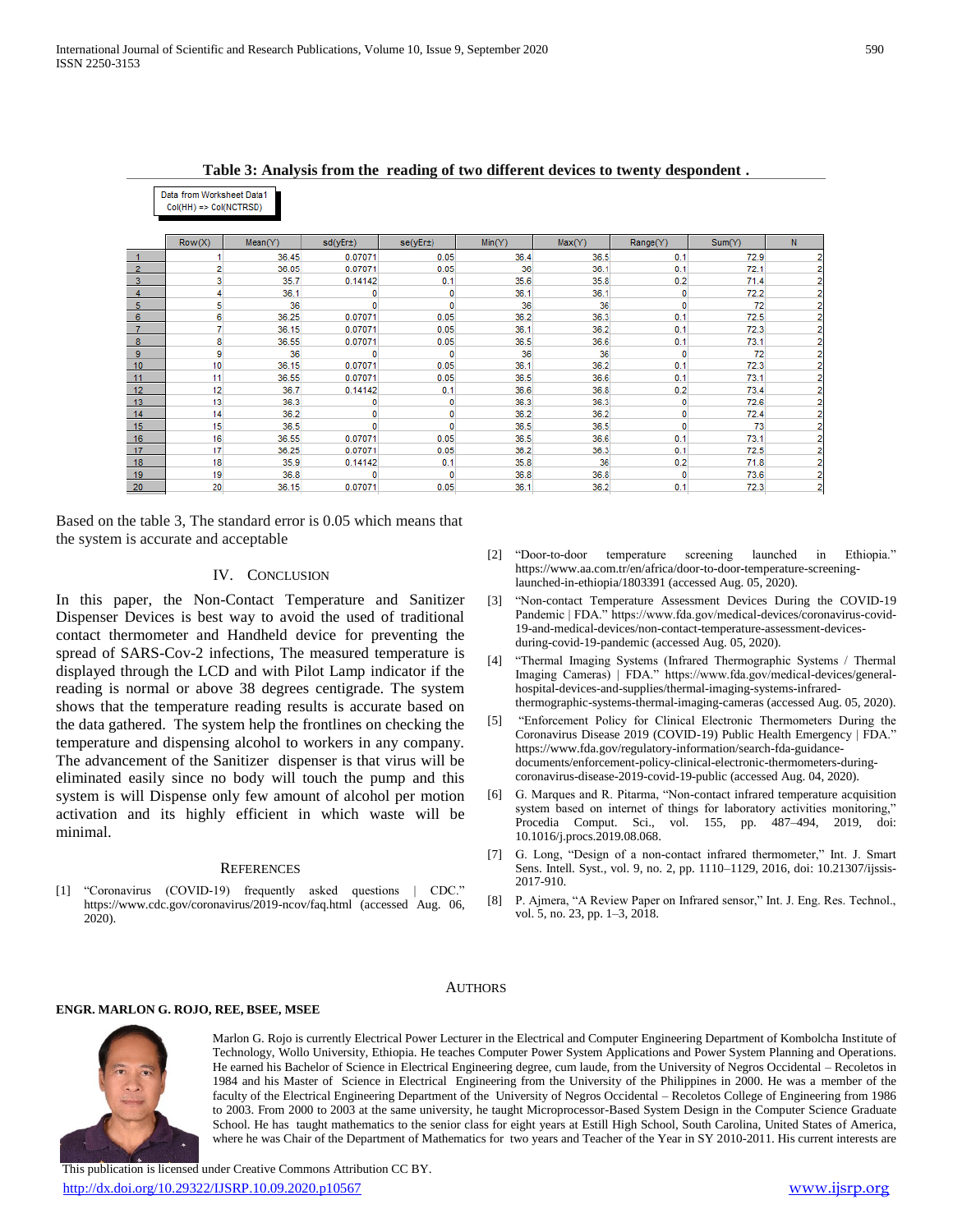in building, programming, and testing microprocessor-based systems and in writing software for power systems. Recently , as co-author, published a research paper entitled Multi-Station Automated Hand Washing System (MSAHWS) with International Journal of Recent Technology and Engineering (IJRTE) Volume-9 Issue-3, September 2020 Paper ID: C4243099320

**ENGR. JOLAN BACCAY SY R.ECE , ME.ECE**



Engr. Jolan Baccay Sy has 20 years of work experience in the academe and the industry and a registered Electronics and Communication Engineer in the Philippines. At present he is an Electronics and Communication Lecturer in the Electrical and Computer Engineering Department of Kombolcha Institute of Technology, Wollo University, Ethiopia. He teaches Data Communication ,Advance Computer Networks , Microwave Engineering and Programming. He took his Bachelor of Science in Electronics and Communication Engineering (Batch 2001) and Master of Engineering in Electronics and Communication Engineering( Batch 2005) from University of Saint Louis, Tuguegarao City and completed the required academic subjects for Doctor of Philosophy in Development Management Engineering. He was Electronics and Telecommunication lecturer in University of Saint Louis from 2002-2004, Head of Department of Electro-Technology in Federal TVET Teachers Training Institute (Ethio-China College) under Ministry of Education, Federal Democratic Republic of Ethiopia,He

worked as Assistant Professor in Teesside University Middlesbrough ,Tees Valley UK(Extension Program in Bahrain Training Institute) ,Trainor and Quality Internal Verifier of the Electrical and Electronics Department Bahrain Training Institute(BTEC-TVET). He was employed as Trainor and Marketing director in Engineering Reviewers of ASIA. He was one of the youngest Academic Deans in AMA University Laoag Campus –Philippines at the age of 25. His current involvements are in Computer Networking , Programming , Designing Microprocessor Based system and designing wireless sensor network. . He has published his Research titled Design and Analysis of Small-Scale wind turbines as an alternate power source for Addis Ababa City Residents, Volume 09, Issue 06 (June 2020) of International Journal Of Engineering Research & Technology (IJERT) Paper ID: V91S060291. Recently, has also published another research paper entitled Multi-Station Automated Hand Washing System (MSAHWS) with International Journal of Recent Technology and Engineering (IJRTE) Volume-9 Issue-3, September 2020 Paper ID: C4243099320

#### **ENGR. EUNELFA REGIE L. FAMADOR-CALIBARA, BSCompE, MoE**



Eunelfa Regie L. Famador-Calibara is currently a Computer Engineering Lecturer in the Electrical and Computer Engineering (ECE) Department of Kombolcha Institute of Technology, Wollo University, Ethiopia. She is teaching VLSI, Embedded Systems, Software Engineering, Digital Logic Circuit of ECE Department and Microprocessor and Microcomputers in the Mechatronics Engineering Department. She earned her Bachelor of Science in Computer Engineering from University of San Carlos -Technological Center in 2002 and her Masters of Engineering from Mindanao State University - Iligan Institute of Technology in 2012. She was an Assistant Professor of Cagayan de Oro College-Phinma Education Network in the College of Information Technology from 2011 to 2013. She was also an Instructor of Mindanao State University (Marawi and Naawan Campuses) from 2008 to 2010. Currently she is a National Competency II certificate holder in Electrical Installation & Maintenance. She has lifetime membership of the Institute of Computer Engineers of the

Philippines (ICpEP). Her current involvements are in IoT, Automation and Robotics.Recently , as co-author, published a research paper entitled Multi-Station Automated Hand Washing System (MSAHWS) with International Journal of Recent Technology and Engineering (IJRTE) Volume-9 Issue-3, September 2020 Paper ID: C4243099320

#### **ENGR. ALAIN VINCENT M. COMENDADOR, ECE, MEE-ECE**



Alain Vincent M. Comendador is currently a Lecturer in the Mechatronics Engineering Department of Kombolcha Institute of Technology, Wollo University, Ethiopia. He is teaching CNC Technology, Basic Mechatronics, C++ programming and Advance Electronics. He earned his Diploma in Engineering Technology specialized in Industrial Electronics and Automation from Mindanao Sate University-Iligan Institute of Technology in 1994. He also earned his Bachelor of Science in Electronics and Communications Engineering from Cebu Institute of Technology in 1998 and his Master in Engineering Education with area of concentration in Instrumentation and Controls from University of Immaculate Conception in 2007. He was a Polytechnic Professor and Research and Development Assistant of Technical, Vocational Education and Training, Ministry of Education in Ethiopia from 2012 to 2015. He was also an Assistant Professor and Computer Center Laboratory Coordinator of Notre Dame of Dadiangas University from 2001 to 2012. He also had industrial experiences as an Instrumentation and Industrial Electronics Engineer of Paper Industries Corporation of the Philippines from 1999 to 2000. Currently he is a National Competency II certificate holder in Electrical Installation & Maintenance and National Competency II certificate holder in

Mechatronics. His current involvements are in IoT, Automation and Robotics. Recently , as co-author, published a research paper entitled Multi-Station Automated Hand Washing System (MSAHWS) with International Journal of Recent Technology and Engineering (IJRTE) Volume-9 Issue-3, September 2020 Paper ID: C4243099320

#### **ENGR. WUBISHET DEGIFE MAMMO**



Engr. Wubishet Degife. A committed senior lecturer with over 6 years of experience at Wollo University teaching students from various social and cultural backgrounds. Responsible for carrying out teaching and research duties and responsible for organizing lectures and supervising seminars and tutorials.

Publications:

1. Wubishet Degife, Jolan Baccay S Y, 2020, Design and Analysis of Small-Scale Wind Turbine as An Alternate Power Source for Addis Ababa City Residents, INTERNATIONAL JOURNAL OF ENGINEERING RESEARCH & TECHNOLOGY (IJERT) Volume

09, Issue 06 (June 2020),

- 2. Wubishet Degife, *Experimental Analysis of Liter of Night Light*. Lambert Acadamic publishers, 2020.
- 3. Degife, W.; Bogale, W. Experimental Analysis of Liter of Night light for Potential Use in Rural Electrification. Preprints 2019, 2019080083 (doi: 10.20944/preprints201908. 0083.v1).
- 4. W. D. M. 3 Prabhakar. S 1\* , Seid Endro 2, "EXPERIMENTAL ANALYSIS OF MAHUA OIL BLEND AN SUSTAINABLE ENERGY," *Int. J. Adv. Res. Basic Eng. Sci. Technol.*, vol. 4, no. 9, pp. 20–29. (ISSN (ONLINE):2456-5717)
- 5. Degife, Wubishet, et al. "Extracted Biodiesel as Feed for Internal Combustion Engine." *Journal of Mechanical Design and Vibration* 3.1 (2015): 1-7.

 This publication is licensed under Creative Commons Attribution CC BY. <http://dx.doi.org/10.29322/IJSRP.10.09.2020.p10567> [www.ijsrp.org](http://ijsrp.org/)